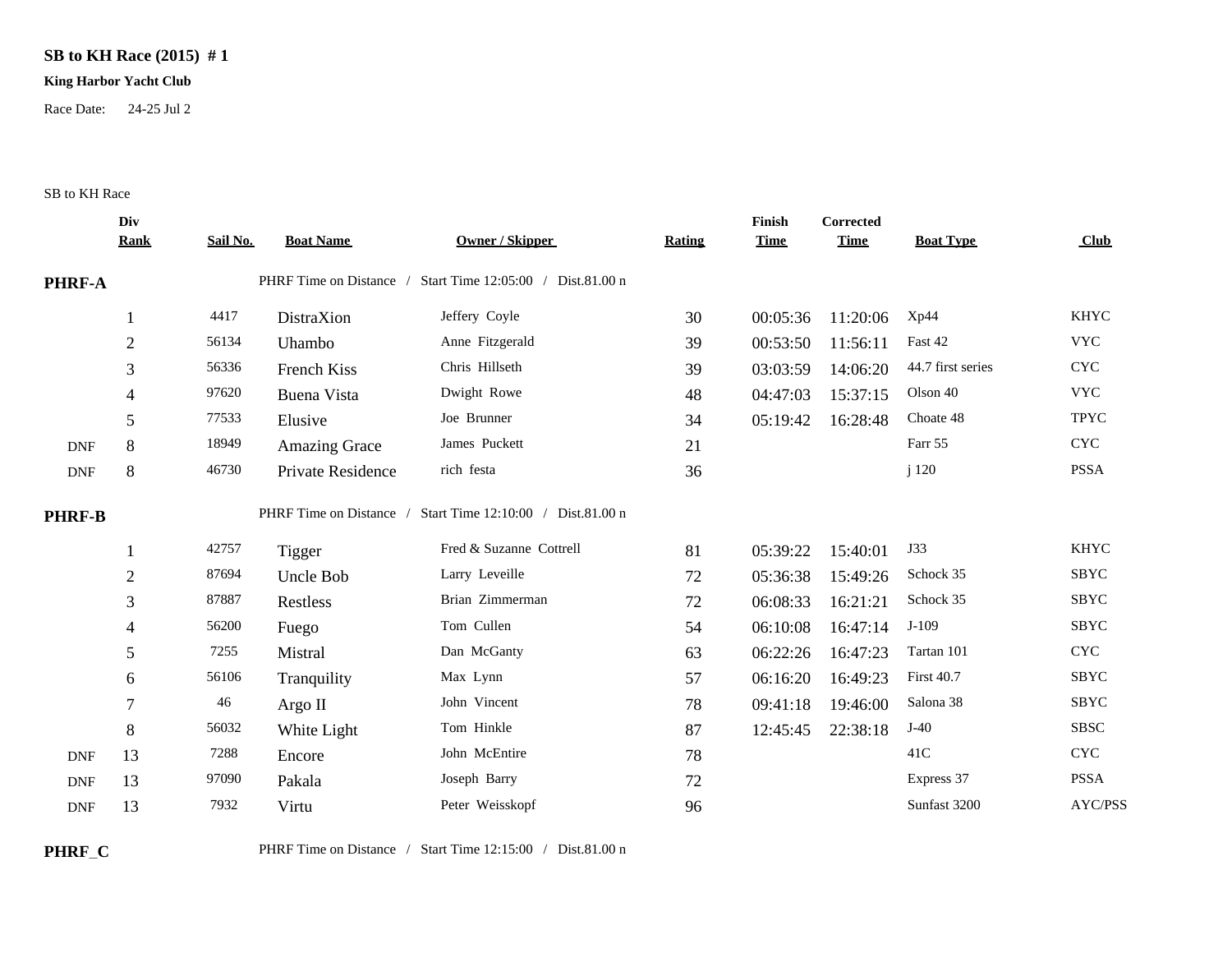|               |                | 63163                                                      | Rubicon III            | Rod Percival                 | 138              | 10:33:39 | 19:12:21          | Contessa 33          | <b>PSSA</b>    |  |
|---------------|----------------|------------------------------------------------------------|------------------------|------------------------------|------------------|----------|-------------------|----------------------|----------------|--|
|               | $\overline{2}$ | 56194                                                      | Poco Loco              | Michael/Kathy Roach          | 126              | 11:18:02 | 20:12:56          | 35s5                 | SWYC           |  |
|               | 3              | 97358                                                      | Panache                | Steve Dair                   | 144              | 11:49:44 | 20:20:20          | Sparhawk             | <b>CBYC</b>    |  |
|               | 4              | 7950                                                       | Celebrity              | Jerry Finnegan               | 114              | 11:16:22 | 20:27:28          | Cal 40               | <b>TPYC</b>    |  |
|               | 5              | 56782                                                      | Midnight Run           | John Dean                    | 150              | 13:01:07 | 21:23:37          | Cat <sub>320</sub>   | <b>KHYC</b>    |  |
|               | 6              | 7574                                                       | <b>Runaway Blues</b>   | Thomas Lehtonen              | 148              | 14:30:13 | 22:55:25          | <b>CAL 36'</b>       | <b>SBYRC</b>   |  |
|               | $\tau$         | 7626                                                       | Lulu                   | Dave Booker                  | 117              | 14:04:54 | 23:11:57          | Schock 34            | <b>SIYC</b>    |  |
| <b>DNF</b>    | 10             | 56127                                                      | A Cappella             | Denny Browne                 | 150              |          |                   | Cat320               | <b>KHYC</b>    |  |
| <b>DNS</b>    | 10             | 57285                                                      | Sleeper                | Lisa Claudette Gilinger      | 171              |          |                   | Lindenberg 26        | SBYC           |  |
| <b>ORCA</b>   |                | PHRF Time on Distance / Start Time 12:00:00 / Dist.81.00 n |                        |                              |                  |          |                   |                      |                |  |
|               |                | USA-1                                                      | <b>Miller Racing</b>   | Randy Miller                 | $-159$           | 19:16:20 | 10:50:59          | M32                  | <b>BAMA</b>    |  |
|               | $\overline{2}$ | 27075                                                      | Exit                   | Kurt Mayol                   | $-23$            | 23:00:04 | 11:31:07          | Kendrick 9 Meter /Tr | <b>KHYC</b>    |  |
|               | 3              | 27064                                                      | Fang Dango             | James Legge                  | $-44$            | 00:14:05 | 13:13:29          | F31R                 | <b>KHYC</b>    |  |
|               | $\overline{4}$ | 27096                                                      | Afterburner            | <b>Bill Gibbs</b>            | $-153$           | 21:51:20 | 13:17:53          | Tennant modified Bla | <b>PBYC</b>    |  |
|               | 5              | 97645                                                      | Neck Sprain            | Wade Stevens                 | 30               | 02:39:30 | 13:59:00          | $F-27$               | KHYC           |  |
| <b>ULDB-A</b> |                | PHRF Time on Distance / Start Time 12:05:00 / Dist.81.00 n |                        |                              |                  |          |                   |                      |                |  |
|               |                | 400                                                        | Rock & Roll            | Bernard Girod                | $-18$            | 23:01:18 | 11:20:36          | Farr 400             | SBYC           |  |
|               | $\overline{2}$ | 97510                                                      | Taxi Dancer            | Tom/Dick/Jim Parker/Yabsley/ | $-84$            | 22:40:35 | 12:28:59          | sled                 | SBYC           |  |
|               | 3              | 7125                                                       | Warrior                | dr laura Schlessinger        | $-9$             | 01:14:14 | 13:21:23          | j125                 | <b>SBYC</b>    |  |
|               | 4              | 56600                                                      | Valkyrie               | Andy Rasdal                  | 3                | 02:16:41 | 14:07:38          | <b>Bolt</b>          | SDYC           |  |
|               | 5              | 18081                                                      | Flaca                  | Paul Casanova                | $\boldsymbol{0}$ | 02:57:19 | 14:52:19          | 50                   | <b>SBRHC</b>   |  |
| <b>DNF</b>    | $\overline{7}$ | 52814                                                      | Spray                  | Jerome Sammarcelli           | $-12$            |          |                   | CLASS 40             | SMWYC/         |  |
| <b>ULDB-B</b> |                | PHRF Time on Distance / Start Time 12:10:00 / Dist.81.00 n |                        |                              |                  |          |                   |                      |                |  |
|               |                | $\overline{4}$                                             | Loco                   | Ed Feo                       | 33               |          | 00:01:02 11:06:29 | <b>C&amp;C 30 OD</b> | ABYC           |  |
|               | $\overline{2}$ | 35008                                                      | Deja Vu                | Thomas Payne                 | 42               | 00:44:06 | 11:37:24          | 1D35                 | <b>RBYC</b>    |  |
|               | 3              | Usa 37                                                     | E ticket               | Tom Hudson                   | 27               | 00:57:54 | 12:11:27          | SC 37                | $\mathbf{AYC}$ |  |
|               | 4              | 7707                                                       | Ghost II               | Al Berg                      | 30               | 01:15:42 | 12:25:12          | Farr 395             | SMWYC/         |  |
|               | 5              | 11165                                                      | Stampede               | Glenn Griley                 | 27               | 02:57:49 | 14:11:22          | $J-111$              | KHYC           |  |
|               | 6              | 87027                                                      | <b>Flying Dutchman</b> | Jason Herring                | 51               | 10:18:37 | 20:59:46          | Hobie 33             | KHYC           |  |
|               |                |                                                            |                        |                              |                  |          |                   |                      |                |  |